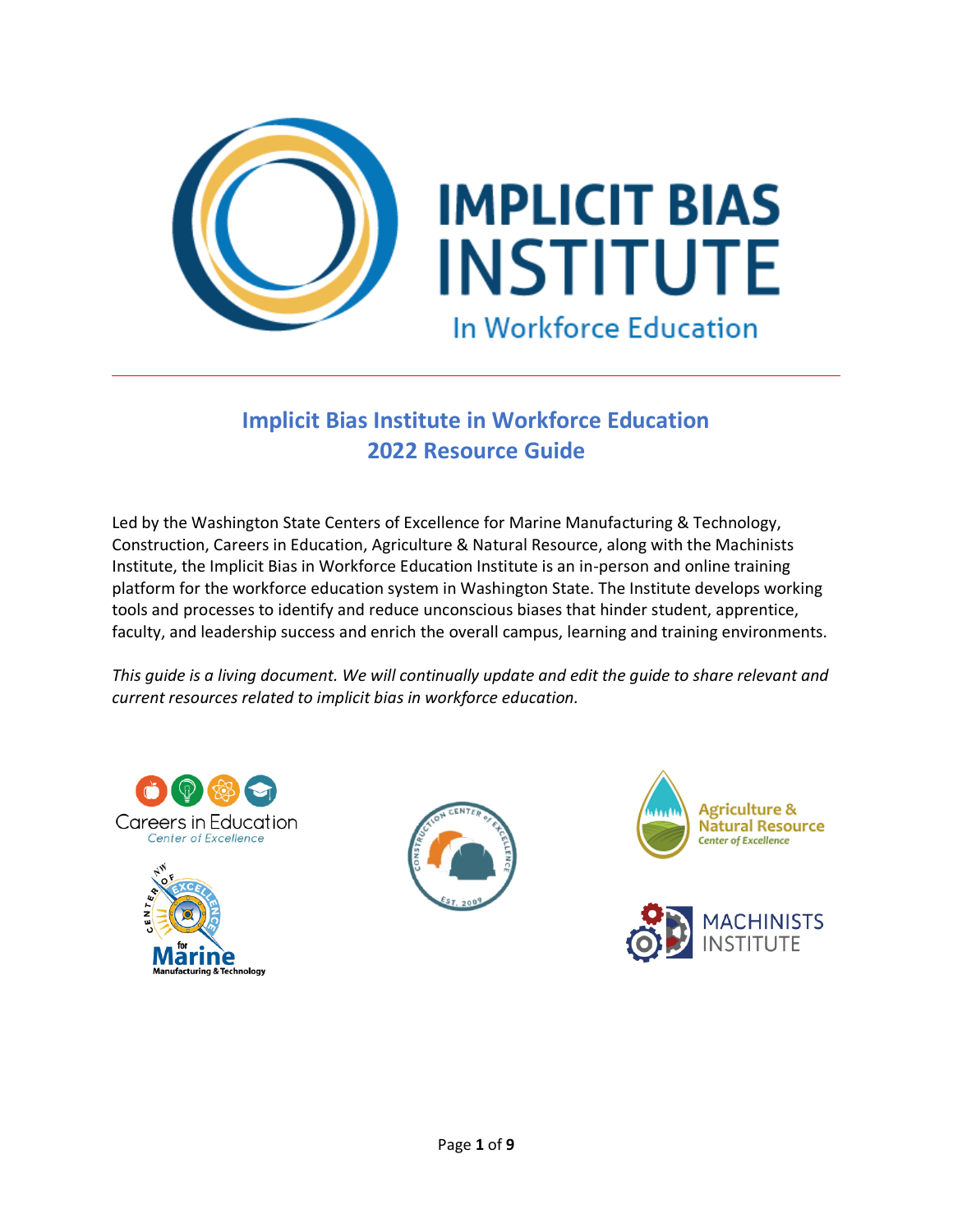# **Implicit Bias Institute in Workforce Education 2022 Resource Guide**

## **Implicit Bias**

Glossary: Diversity, Bias, and Inclusion Glossary - [Love Has No Labels](https://lovehasnolabels.com/resources/glossary?gclid=Cj0KCQiA3NX_BRDQARIsALA3fILNupqNtaOYbHkjVtF8VcuvhTLKWsXwVLuyEY45e6TIZ5ZCEgpw0f4aAvZiEALw_wcB) 

Harvard Self-assessments (commonly known as the Implicit Association Test or IAT) <https://implicit.harvard.edu/implicit/takeatest.html>

National Alliance for Partnerships in Equity (NAPE) [https://www.napequity.org](https://www.napequity.org/)

National Implicit Bias Network <http://implicitbias.net/>

Project Implicit <https://www.projectimplicit.net/>

Rita Cameron Wedding Ph.D. Implicit Bias Training with Impact [https://www.drcameronwedding.com](https://www.drcameronwedding.com/)

UCLA Equity, Diversity and Inclusion <https://equity.ucla.edu/know/implicit-bias/>

University of Oregon: Implicit Bias Awareness: Resources and Activities <https://vpfa.uoregon.edu/implicit-bias-awareness-monthevents-and-resources-february-2018>

Washington Council of Lawyers: Implicit Bias Resources <https://wclawyers.org/implicit-bias-resources/>

## **Implicit Bias - Books & Publications**

- Biased, by Jennifer Everhardt, PhD, 2019
- Becoming An Ally: Breaking the Cycle of Oppression in People, by Anne Bishop, 2015
- Institutions, Ideologies, and Individuals: Feminist Perspectives on Gender, Race and Class, by Rita Cameron Wedding, 2004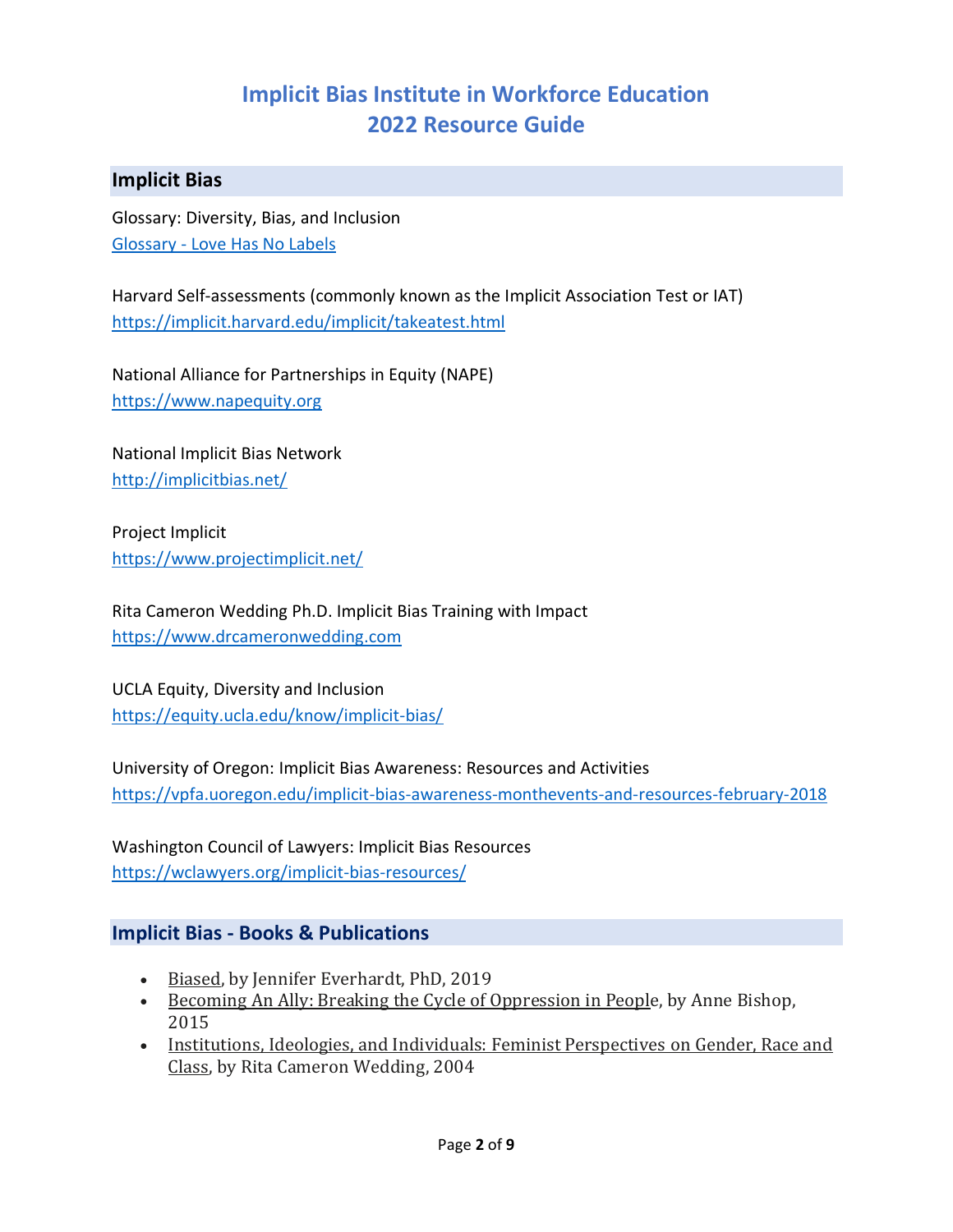## **Implicit Bias - Online Articles & Resources**

- [Institutional Interventions to Prevent Implicit Bias from Undermining Organizational](https://kirwaninstitute.osu.edu/media-releases/combatting-implicit-bias-workplace)  [Diversity,](https://kirwaninstitute.osu.edu/media-releases/combatting-implicit-bias-workplace) Victoria W. Jackson, The Kirwan Institute for the Study of Race and Ethnicity, 2018
- [Unconscious Bias Training: How to Start This Essential Process in Your Workplace,](https://www.reference.com/world-view/how-to-start-unconscious-bias-training-workplace) Reference, 2021
- [The Cost of Unconscious Bias in the Workplace,](https://www.trueofficelearning.com/blog/unconscious-bias-in-the-workplace-what-it-costs-your-bottom-line) Team True Office Learning, 2019
- The Science of Equality, Volume 1: Addressing Implicit Bias, Racial Anxiety, and [Stereotype Threat in Education and Health Care,](https://equity.ucla.edu/wp-content/uploads/2019/12/Science-of-Equality-Vol.-1-Perception-Institute-2014.pdf) Perception Institute, 2014
- [Trauma-Informed](https://educationnorthwest.org/sites/default/files/resources/trauma-informed-practices-postsecondary-508.pdf) Practices for Postsecondary Education: A Guide, Shannon Davidson, Ph.D., Education Northwest, 2017
- ['True Gen': Generation Z and its implications for companies](https://www.mckinsey.com/industries/consumer-packaged-goods/our-insights/true-gen-generation-z-and-its-implications-for-companies), Tracy Francis and Fernanda Hoefel, 2018
- [Using implicit bias training to improve attitudes toward women in STEM,](https://link.springer.com/article/10.1007/s11218-014-9259-5) Sarah M. Jackson, Amy L. Hillard and Tamera R. Schneider, SpringerLink, 2014
- [Unconscious bias and why it matters in the workplace,](https://www.skagit.org/news/p/item/20704/unconscious-bias-and-why-it-matters-in-the-workplace) John Sternlicht, 2019
- [Understanding Implicit Bias: What Educators Should Know,](https://eric.ed.gov/?id=EJ1086492) Cheryl Staats, 2016
- [Unconscious Racist Bias: Barrier to a Diverse Nursing Faculty,](https://www.healio.com/nursing/journals/jne/2013-4-52-4/%7B6676ad09-7aca-4105-bada-73b6be8bb322%7D/unconscious-racist-bias-barrier-to-a-diverse-nursing-faculty) Dena Hassouneh, Ph.D., 2013

## **Implicit Bias – Video Resources**

- [Example of Unconscious Bias in the Workplace](https://www.youtube.com/watch?v=ufu_RlvACNM) (2 minutes)
- [Implicit Bias in Action](https://www.youtube.com/watch?v=u3aCKTfei_4) (4 % minutes)
- [Implicit Bias Matters: Thinking Under the Influence \(T.U.I.\)](https://www.youtube.com/watch?v=1gi0_p_1sfY) (4 minutes)
- [Implicit/Unconscious Bias in the Human Services](https://www.youtube.com/watch?v=bUDlMWVLXGk) (8 % minutes)
- [Nixon Administration's War on Drugs](https://www.youtube.com/watch?feature=oembed&v=a2nBUXc83oI) (1 minute)
- [Our Hidden Biases](https://www.youtube.com/watch?v=ZWgVs4qj1ho) (5 minutes)
- [Peanut Butter, Jelly and Racism](https://www.youtube.com/watch?v=1JVN2qWSJF4) (2 % minutes)
- Responding to [Racial Bias and Microaggressions in Online Environments](https://nam04.safelinks.protection.outlook.com/?url=https%3A%2F%2Fwww.youtube.com%2Fwatch%3Fv%3D9cEWQJ32nqU&data=02%7C01%7C%7C78f3b5a7894e494a86fc08d7fb840b48%7C02d8ff38d7114e31a9156cb5cff788df%7C0%7C0%7C637254416847665919&sdata=W%2FXVwWzYs1aNtNh64QAoZ1vJo10iVkXcC3vil8tSwT0%3D&reserved=0) (1 hour 10 minutes)
- [The Look](https://youtu.be/bxZBtWGYV1c) (Microaggressions) (2 minutes)
- [Trauma Informed Pedagogy: Teaching in Uncertain Times](https://nam04.safelinks.protection.outlook.com/?url=http%3A%2F%2Fseminars.magnaonlinemedia.com%2Ftrauma-informed-pedagogy-teaching-in-uncertain-times%2F&data=02%7C01%7C%7C78f3b5a7894e494a86fc08d7fb840b48%7C02d8ff38d7114e31a9156cb5cff788df%7C0%7C0%7C637254416847695894&sdata=XKbK6lchTEEU%2BmPM%2Fd4u1bBkCOhCbZKQ3ndM7Y%2FPH5A%3D&reserved=0) (1 hour, 45 minutes) password: trauma372
- [Unconscious Bias](https://www.youtube.com/watch?v=rspZv2a0Pp8) (3 minutes)

# **Implicit Bias in Workforce Education Institute – Video Series**

• [Introduction](https://youtu.be/qiiwB9ixu5s) to Implicit Bias, Dr. Rita Cameron Wedding, February 2021 (60 minutes)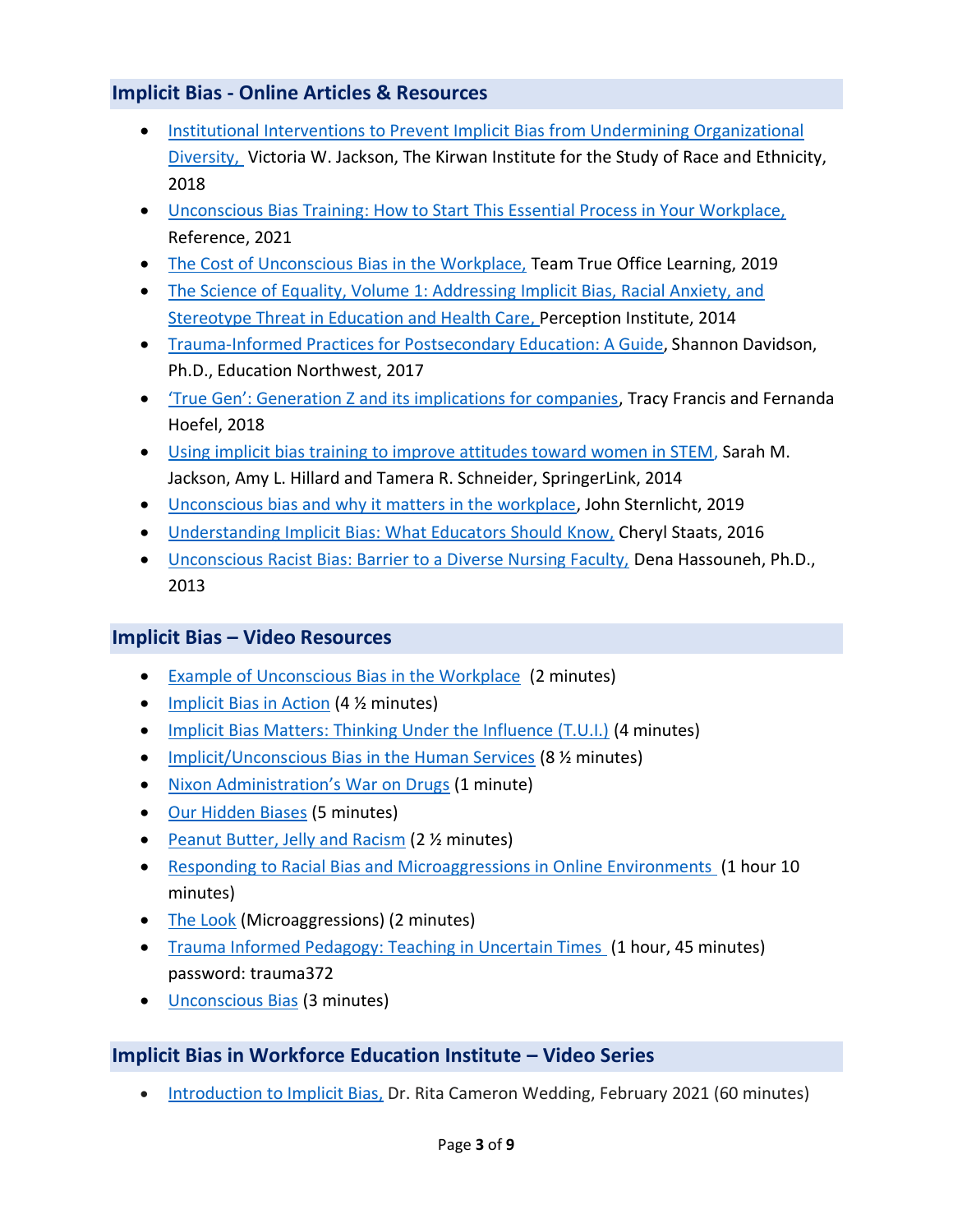- Impact of a Significant Event in [Workforce](https://www.youtube.com/watch?v=6U-g_pscTkg) Education, Dr. Rita Cameron Wedding, March 2021 (90 minutes)
- Inclusive [Pedagogy,](https://youtu.be/AT2EuO9t1FA) Gretchen Robertson & Kip Zwolenski, April 2021 (60 minutes)
- LGBTQ & [Gender](https://youtu.be/hKDGMj9FUqg) Biases, Morgan Mentzer, May 2021 (60 minutes)
- [Leadership](https://youtu.be/2pMrNRJQuPk) in Implicit Bias, Zenovia Harris, June 2021 (60 minutes)

## **Ageism**

- [Ageing: Ageism, World Health Organization \(WHO\)](https://www.who.int/news-room/q-a-detail/ageing-ageism)
- [Ageism is a global challenge: UN, World Health Organization \(WHO\), March 2021](https://www.who.int/news/item/18-03-2021-ageism-is-a-global-challenge-un)
- [Confronting Unconscious Age Bias, NationalSwell Studio](https://nationswell.com/campaigns/confronting-unconscious-age-bias/)
- [How Does Ageism Impact More Than Just Older Adults? Very Well Mind, May 2020](https://www.verywellmind.com/what-is-ageism-2794817)
- [National Institute on Aging Implicit Bias Resources](https://www.nia.nih.gov/research/alzheimers-dementia-outreach-recruitment-engagement-resources/implicit-bias-resources)

## **Disability**

- [American Bar Association: Implicit Biases & People with Disabilities](https://www.americanbar.org/groups/diversity/disabilityrights/resources/implicit_bias/)
- [Cares of Washington](https://www.caresofwa.org/)

#### **Formerly Incarcerated**

- [Fighting Implicit Biases in Education in the Criminal Justice System, Nucleos](https://nucleos.com/news/implicit-biases)
- [After Lockdown: Life for the Formerly Incarcerated, Pulitzer Center](https://pulitzercenter.org/projects/after-lockdown-life-formerly-incarcerated)
- [Formerly incarcerated, Trojan uses her platform to change the stigma about others like](https://news.usc.edu/196171/unchained-scholars-break-barriers-on-hiring-formerly-incarcerated/)  [her, University of Southern California](https://news.usc.edu/196171/unchained-scholars-break-barriers-on-hiring-formerly-incarcerated/)

## **Glossaries**

- Love Has No Labels [Diversity, Bias, and Inclusion Glossary](https://lovehasnolabels.com/resources/glossary?gclid=Cj0KCQiA3NX_BRDQARIsALA3fILNupqNtaOYbHkjVtF8VcuvhTLKWsXwVLuyEY45e6TIZ5ZCEgpw0f4aAvZiEALw_wcB)
- [Racial Equity Tools Glossary](https://www.racialequitytools.org/glossary)
- [UC Davis Diversity, Equity & Inclusion Glossary](https://diversity.ucdavis.edu/about/glossary)
- University [of Victoria Anti-Violence Project Glossary](https://www.antiviolenceproject.org/glossary/#microaggressions)
- [Washington University in St. Louis Center for Diversity & Inclusion Glossary of Bias](https://students.wustl.edu/glossary-bias-terms/)  [Terms](https://students.wustl.edu/glossary-bias-terms/)
- [Ontario Human Rights Commission Glossary of Human Rights Terms](https://www.ohrc.on.ca/en/teaching-human-rights-ontario-guide-ontario-schools/appendix-1-glossary-human-rights-terms)

#### **Health**

• [National Institute for Children's Health Quality](https://www.nichq.org/sites/default/files/resource-file/Implicit%20Bias%20Resource_Final_0.pdf) Implicit Bias Resource Guide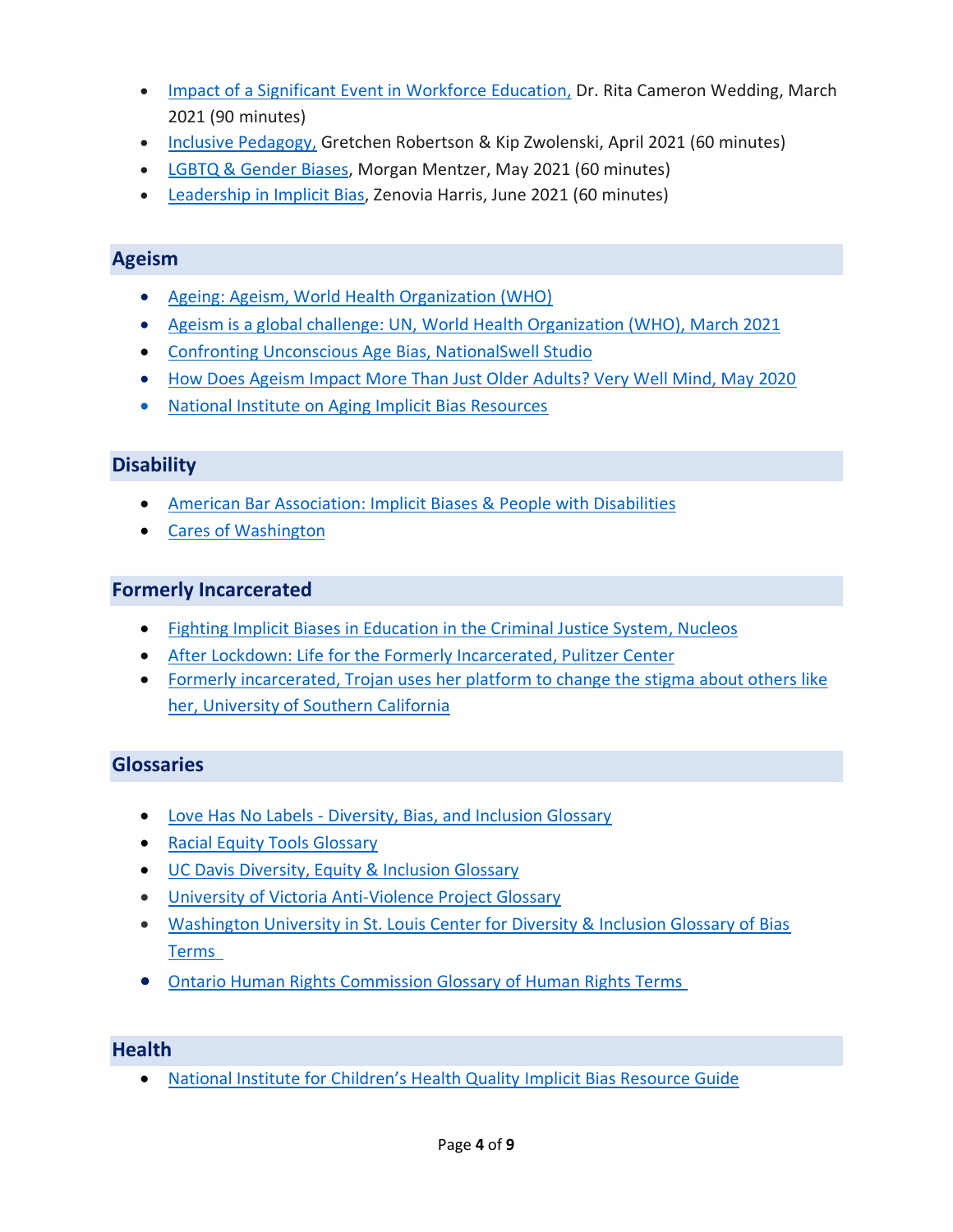#### **Homelessness**

- [Barriers to Success: Housing Insecurity for U.S. College Students](http://www.huduser.gov/portal/periodicals/insight/insight_2.pdf)
- [Cares of Washington](https://www.caresofwa.org/)
- [Homeless Information: Washington](https://www.hud.gov/states/washington/homeless)
- [National Alliance to End Homelessness](/Users/kim.davis/Documents/2021-2022/IMPLICIT%20BIAS/RESOURCES/•%09https:/endhomelessness.org/resource/racial-equity-resources)
- [New Housing Option for CHAP Students Coming](https://www.tacomacc.edu/about/newsroom/chap_housing_option)
- [Place Matters: A Two-Generation Approach to Housing](https://ascend.aspeninstitute.org/resources/place-matters-a-two-generation-approach-to-housing/)
- [Student Homelessness and Basic Needs Insecurity](https://www.bestcolleges.com/resources/homeless-student-guide/)
- [Supporting College Completion for Students Experiencing Homelessness](https://nche.ed.gov/wp-content/uploads/2018/10/he-success.pdf)
- [United States Interagency Council on Homelessness](http://www.usich.gov/)
- [Urban League of Metropolitan Seattle](https://urbanleague.org/)
- [Washington Homeless Statistics](https://www.usich.gov/homelessness-statistics/wa/)
- [Washington State Department of Commerce Homeless Assistance](https://www.commerce.wa.gov/serving-communities/homelessness/)

#### **Human Resources**

- [Institution Interventions to Prevent Implicit Bias from Undermining Organizational](https://kirwaninstitute.osu.edu/media-releases/combatting-implicit-bias-workplace)  [Diversity by Victoria W. Jackson, The Kirwan Institute for the Study of Race and Ethnicity](https://kirwaninstitute.osu.edu/media-releases/combatting-implicit-bias-workplace)
- [Washington State University Human Resource Services + Implicit Bias](https://hrs.wsu.edu/managers/recruitment-toolkit/implicit-bias/)
- [JoAnn Moody, "Rising above Cognitive Errors: Guidelines for Search, Tenure Review, and](http://www.ccas.net/files/ADVANCE/Moody%20Rising%20above%20Cognitive%20Errors%20List.pdf)  [Other Evaluation Committees"](http://www.ccas.net/files/ADVANCE/Moody%20Rising%20above%20Cognitive%20Errors%20List.pdf)
- [Lavender Rights Project: Legal Services](https://www.lavenderrightsproject.org/services/legal-services)
- [Q Law Foundation: LGBTQ Legal Clinic](https://www.qlawfoundation.org/lgbtq-legal-clinic.html)
- Society for Human Resource Management [\(SHRM\): Implicit Bias Prevention Resources](https://www.shrm.org/hr-today/news/hr-news/pages/implicit-bias-prevention-resources.aspx)
- [US Department of Labor: LGBT Policy for Workers](https://www.dol.gov/agencies/oasp/resources/lgbt-workers)
- US Equal Employment Opportunity [Commission: What You Should Know: HIV/AIDS &](https://www.eeoc.gov/laws/guidance/what-you-should-know-hivaids-employment-discrimination)  [Employment Discrimination](https://www.eeoc.gov/laws/guidance/what-you-should-know-hivaids-employment-discrimination)
- [Vice: Why do people say "never talk to HR"?](https://www.vice.com/en/article/akgmnj/everything-you-should-know-before-talking-to-hr-about-a-problem-at-work)
- [WA Department of Labor & Industries: Workers' Rights Forms & Publications](https://www.lni.wa.gov/workers-rights/)
- [WA Labor Education and Research Center: Washington State Workers' Rights Manual](https://rightsatworkwa.org/full-manual/)
- WA State Board for Community & Technical Colleges (SBCTC) Diversity & Equity in Hiring [& Professional Development \(DEHPD\)](https://www.governor.wa.gov/sites/default/files/documents/DiversityEquityHiringandDevelopment_03-21-2019.pdf)
- [Women in Science & Engineering Leadership Institute, University of Wisconsin-Madison](https://wiseli.wisc.edu/wp-content/uploads/sites/662/2018/10/BiasBrochure_3rdEd.pdf)  [\(WISELI\) Reviewing Applicants: Research on Bias and Assumptions](https://wiseli.wisc.edu/wp-content/uploads/sites/662/2018/10/BiasBrochure_3rdEd.pdf)

## **Inclusive Pedagogy**

- Association of American Colleges & Universities [Fostering Inclusion with UDL](https://www.aacu.org/diversitydemocracy/2014/fall/kelly)
- Cult of Pedagogy If Equity is a [Priority, UDL is a Must](https://www.cultofpedagogy.com/udl-equity/)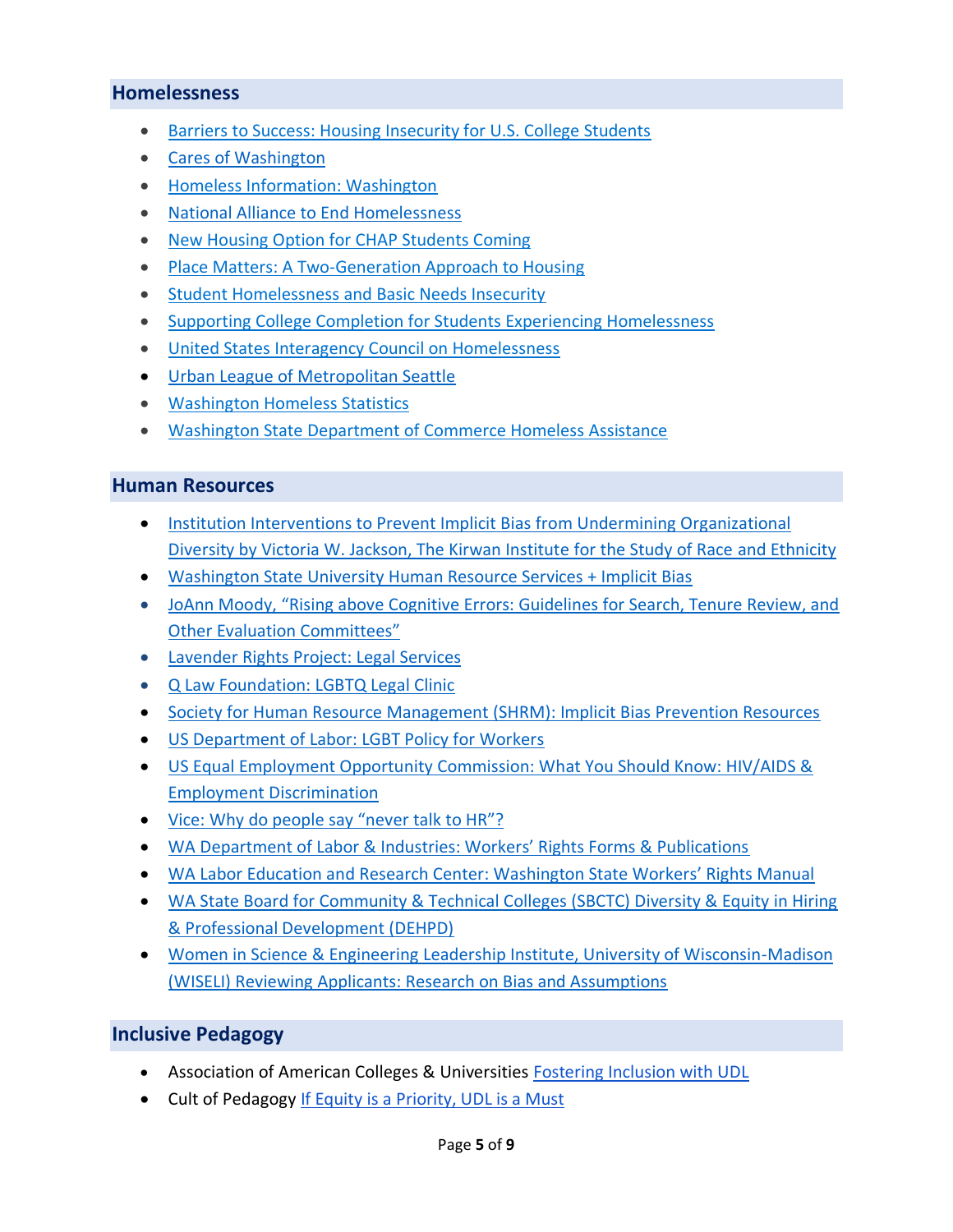- Georgetown University Center for New Designs in Learning & Scholarship [Inclusive](https://cndls.georgetown.edu/inclusive-pedagogy/)  [Pedagogy](https://cndls.georgetown.edu/inclusive-pedagogy/)
- Iowa State University Center for Excellence in Learning and Teaching [Inclusive Pedagogy](https://www.celt.iastate.edu/teaching/creating-an-inclusive-classroom/inclusive-teaching-resources/inclusive-pedagogy/)
- Renton Technical College [Inclusive Pedagogy Instructional Designers](https://www.rtc.edu/inclusive-pedagogy-instructional-designers)
- Renton Technical College [What is Inclusive Pedagogy?](https://sites.google.com/view/rtc-citl/support/IPID-ideas)
- SAGE 2YC [SAGE Musings: Shifting from Deficit Thinking to Asset Thinking](https://serc.carleton.edu/sage2yc/musings/deficit_thinking.html)
- The Black Sheep Community [What is a deficit mindset? How to move beyond it?](https://www.theblacksheep.community/deficit-mindset/)
- [UDL Guidelines Checklist](https://wvde.state.wv.us/osp/UDL/7.%20UDL%20Guidelines%20Checklist.pdf)
- University of Michigan [LSA Inclusive Teaching Implicit Bias](https://sites.lsa.umich.edu/inclusive-teaching/implicit-bias/)
- UU Allies for Racial Equity [Characteristics of White Supremacy Culture](https://www.uuare.org/cwsc/)
- Yale University *Poorvu Center for Teaching and Learning* [Inclusive Teaching Strategies](https://poorvucenter.yale.edu/InclusiveTeachingStrategies)

## **Leadership**

- American Bar Association [Unconscious Bias, Implicit Bias, and Microaggressions: What](https://www.americanbar.org/groups/gpsolo/publications/gp_solo/2019/july-august/unconscious-bias-implicit-bias-microaggressions-what-can-we-do-about-them/)  [Can We Do About Them?](https://www.americanbar.org/groups/gpsolo/publications/gp_solo/2019/july-august/unconscious-bias-implicit-bias-microaggressions-what-can-we-do-about-them/)
- Chief Learning Officer [Leadership Development Implicit bias affects us all](https://www.chieflearningofficer.com/2020/09/28/implicit-bias-affects-us-all/)
- [Ranieka Weston pLink](https://plinkleadership.com/about-us/ranieka-weston/) Leadership
- [Rita Cameron Wedding Ph.D. Implicit Bias Training with Impact](https://www.drcameronwedding.com/)

## **LGBTQ+**

- [Lavender Rights Project: Get That Sh\\*t Done! Monthly Legal Clinics](https://www.lavenderrightsproject.org/legal-clinics)
- [Lavender Rights Project: Legal Services](https://www.lavenderrightsproject.org/services/legal-services)
- [Lavendar Rights Project: Prisoner Name Change Clinics](https://www.lavenderrightsproject.org/prisoner-name-change-clinics)
- [Lavender Rights Project: Providing legal advocacy and community education by and for](https://www.lavenderrightsproject.org/)  [LGBTQ communities](https://www.lavenderrightsproject.org/)
- [Lavender Rights Project: WA Black Trans Task Force](https://www.lavenderrightsproject.org/wa-bttf)
- [Q Law Foundation: LGBTQ Legal Clinic](https://www.qlawfoundation.org/lgbtq-legal-clinic.html)
- [Reckoning Trade Project](https://reckoningtradeproject.org/)
- [US Department of Labor: LGBT Policy for Workers](https://www.dol.gov/agencies/oasp/resources/lgbt-workers)
- [US Equal Employment Opportunity Commission: What You Should Know: HIV/AIDS &](https://www.eeoc.gov/laws/guidance/what-you-should-know-hivaids-employment-discrimination)  [Employment Discrimination](https://www.eeoc.gov/laws/guidance/what-you-should-know-hivaids-employment-discrimination)
- [Vice: Why do people say "never talk to HR"?](https://www.vice.com/en/article/akgmnj/everything-you-should-know-before-talking-to-hr-about-a-problem-at-work)
- WA Departmen[t of Labor & Industries: Workers' Rights Forms & Publications](https://www.lni.wa.gov/workers-rights/)
- [WA Labor Education and Research Center: Washington State Workers' Rights Manual](https://rightsatworkwa.org/full-manual/)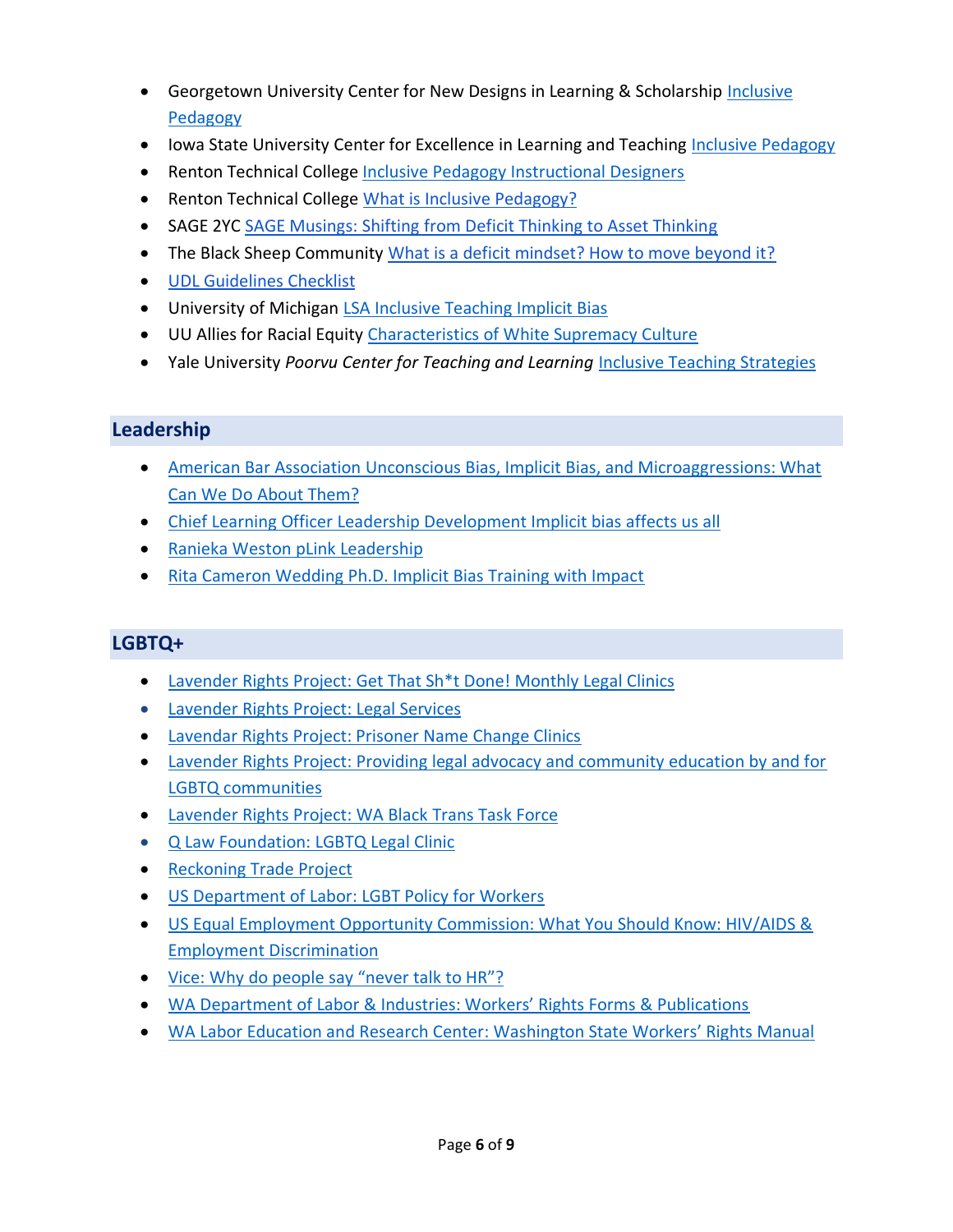## **Mental Health and Neurodiversity**

- [Biases Surrounding Mental Health, Beardie Health, February 2021](https://beardiehealth.com/biases-surrounding-mental-health/)
- [Mindwise Innovations](https://www.mindwise.org/)
- [National Alliance on Mental Illness \(NAMI\)](https://www.nami.org/home)
- [Neurodiversity In the Workplace: What Is It? Who Benefits? Picked Magazine, June 2021](https://www.picked.ai/magazine/neurodiversity-in-the-workplace-what-is-it-who-benefits/)
- [Overcoming stigma: Three strategies toward better mental health in the workplace,](https://www.mckinsey.com/industries/healthcare-systems-and-services/our-insights/overcoming-stigma-three-strategies-toward-better-mental-health-in-the-workplace) [McKinsey Quarterly, July 2020](https://www.mckinsey.com/industries/healthcare-systems-and-services/our-insights/overcoming-stigma-three-strategies-toward-better-mental-health-in-the-workplace)
- [Understanding \(and Getting Past\) the Mental Health Stigma, Cleveland Clinic, June 2020](/Users/kim.davis/Documents/2021-2022/IMPLICIT%20BIAS/RESOURCES/Understanding%20(and%20Getting%20Past)%20the%20Mental%20Health%20Stigma)
- [What is mental health stigma? Medical News Today, November 2020](https://www.medicalnewstoday.com/articles/mental-health-stigma)
- What is Neurodiversity? [Harvard Health Publishing, Harvard Medical School, November](https://www.health.harvard.edu/blog/what-is-neurodiversity-202111232645)  [2021](https://www.health.harvard.edu/blog/what-is-neurodiversity-202111232645)

#### **Racism**

- [American Medical Association \(AMA\) Racism is a threat to public health,](https://www.ama-assn.org/delivering-care/health-equity/ama-racism-threat-public-health) Kevin B. O'Reilly, 2020
- [Blackface, Implicit Bias, and the Informal Curriculum: Shaping the Healthcare Workforce,](https://www.sciencedirect.com/science/article/abs/pii/S0027968420301103)  [and Improving Health,](https://www.sciencedirect.com/science/article/abs/pii/S0027968420301103) Science Direct, 2020
- [BREAKING|BARRIERS 2 Plotting the Path Away from Juvenile Detention and Toward](https://www.youngvoicesmatter.net/downloads/BreakingBarriers.pdf)  [Academic Success for School-age African American Males,](https://www.youngvoicesmatter.net/downloads/BreakingBarriers.pdf) Ivory A. Toldson, Ph.D., 2011
- [Epistemic exclusion: Scholar\(ly\) devaluation that marginalizes faculty of color,](https://psycnet.apa.org/record/2020-13977-001) American Psychological Association, 2020
- [Examining Learning Through an Anti-Racist Lens,](https://www.teachforamerica.org/stories/examining-learning-through-an-anti-racist-lens) Jessica Fregni and Laura Zingg, 2020
- [How to Respond to Racial Microaggressions When They Occur,](https://diverseeducation.com/article/176397/) J. Luke Wood and Frank HarrisIII, Diverse Education, 2020
- [Implicit Bias: More Than Just a Few Bad Apples,](https://jjie.org/2016/06/15/implicit-bias-more-than-just-a-few-bad-apples/) Dr. Rita Cameron Wedding Ph.D., Juvenile Justice Information Exchange, 2016
- [Kirwan Institute for the Study of Race and Ethnicity, Ohio State University, Columbus,](https://kirwaninstitute.osu.edu/)  [OH](https://kirwaninstitute.osu.edu/)
- U.S. Department of Education, "The State of Racial Diversity in the Educator Workforce," 2016. [https://www2.ed.gov/rschstat/eval/highered/racial-diversity/state-racial](https://www2.ed.gov/rschstat/eval/highered/racial-diversity/state-racial-diversity-workforce.pdf)[diversity-workforce.pdf](https://www2.ed.gov/rschstat/eval/highered/racial-diversity/state-racial-diversity-workforce.pdf)

## **U.S. Census**

• **[2020 Results](https://www.census.gov/programs-surveys/decennial-census/decade/2020/2020-census-results.html)**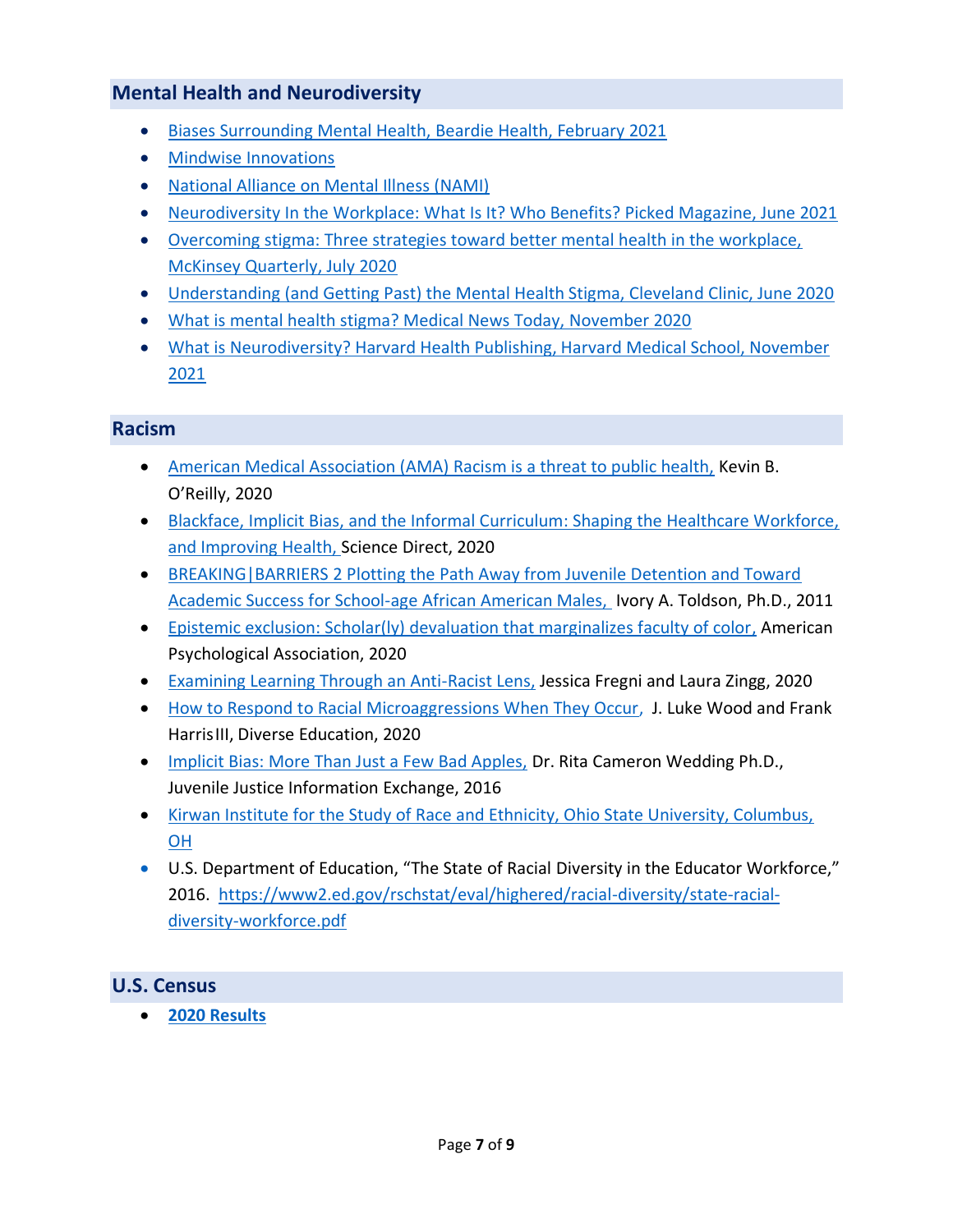# **Additional Diversity, Equity & Inclusion Resources**

- [Asking the Right Questions Now: Preparing for the Next Chapter of Digital Learning N](https://nam04.safelinks.protection.outlook.com/?url=https%3A%2F%2Fnrocnetwork.org%2Fresources%2Fevents%2F2020%2F05%2Fpreparing-for-the-next-chapter-of-digital-learning%2F&data=02%7C01%7C%7C78f3b5a7894e494a86fc08d7fb840b48%7C02d8ff38d7114e31a9156cb5cff788df%7C0%7C0%7C637254416847675911&sdata=aLzmBsg29IN8aBlRuNkqaF%2Bmw%2BegUkWeUsYhXUY42UU%3D&reserved=0)ROC (60 minutes)
- [#COVID-19 ASL Video Series C](https://nam04.safelinks.protection.outlook.com/?url=https%3A%2F%2Fwww.youtube.com%2Fplaylist%3Flist%3DPLvrp9iOILTQatwnqm61jqFrsfUB4RKh6J&data=02%7C01%7C%7C78f3b5a7894e494a86fc08d7fb840b48%7C02d8ff38d7114e31a9156cb5cff788df%7C0%7C0%7C637254416847685901&sdata=GkwY5rpS5PNrDZn3GNS4bQsB9j06uS91UwdWHb1oyMM%3D&reserved=0)enter for Disease Control (times vary)
- [CORA](https://coralearning.org/) (Center for Organizational Responsibility and Advancement)
- [Equity-Minded](https://nam04.safelinks.protection.outlook.com/?url=http%3A%2F%2Fbit.ly%2Fcuewebinar2recording&data=02%7C01%7C%7C78f3b5a7894e494a86fc08d7fb840b48%7C02d8ff38d7114e31a9156cb5cff788df%7C0%7C0%7C637254416847725883&sdata=p9uSPcQaWG0JpN8utnw7jaJwh%2Bb8li%2FINy6yHHRW2FU%3D&reserved=0) Online Teaching: Using Canvas as a Model Jennifer Ortiz for USC Center for Urban Education (90 minutes)
- [King County Executive: Equity and Social Justice](https://kingcounty.gov/elected/executive/equity-social-justice.aspx)
- [Safeguarding Quality, Equity, & Inclusion as Learning Moves On-line A](https://nam04.safelinks.protection.outlook.com/?url=https%3A%2F%2Fwww.aacu.org%2Fevents%2Fwebinar-safeguarding-quality-equity-and-inclusion-learning-moves-online&data=02%7C01%7C%7C78f3b5a7894e494a86fc08d7fb840b48%7C02d8ff38d7114e31a9156cb5cff788df%7C0%7C0%7C637254416847675911&sdata=a%2BirpVyY429vM8Xxn%2FT5Jx8HylFKCQxp42xD9GuvW3s%3D&reserved=0)AC&U *requires free accountset- up* (60 minutes)
- [The Importance of Equity-Minded Virtual Practices During COVID19: A Conversation with](https://nam04.safelinks.protection.outlook.com/?url=http%3A%2F%2Fbit.ly%2Fcuewebinar1recording&data=02%7C01%7C%7C78f3b5a7894e494a86fc08d7fb840b48%7C02d8ff38d7114e31a9156cb5cff788df%7C0%7C0%7C637254416847715888&sdata=CAfWsilrkoPLQP83AZI5z9OWQgIfCKuBCA%2F%2B4bkyfv8%3D&reserved=0)  Students USC Center for Urban Education (90 minutes)
- [Turning Tensions and Conflict into Creative Engagement P](https://nam04.safelinks.protection.outlook.com/?url=https%3A%2F%2Fwww.youtube.com%2Fwatch%3Fv%3D1_7sOW7rpvk%26feature%3Dyoutu.be&data=02%7C01%7C%7C78f3b5a7894e494a86fc08d7fb840b48%7C02d8ff38d7114e31a9156cb5cff788df%7C0%7C0%7C637254416847665919&sdata=yov%2BKGI0Q0UomewBrAGL1SbybCwghvhFN17jHysaj4c%3D&reserved=0)aul Horton (55minutes)
- [Trauma Informed Pedagogy: Teaching in Uncertain Times M](https://nam04.safelinks.protection.outlook.com/?url=http%3A%2F%2Fseminars.magnaonlinemedia.com%2Ftrauma-informed-pedagogy-teaching-in-uncertain-times%2F&data=02%7C01%7C%7C78f3b5a7894e494a86fc08d7fb840b48%7C02d8ff38d7114e31a9156cb5cff788df%7C0%7C0%7C637254416847695894&sdata=XKbK6lchTEEU%2BmPM%2Fd4u1bBkCOhCbZKQ3ndM7Y%2FPH5A%3D&reserved=0)ays Imad for MAGNA Publications (1 hour, 45 minutes) password: trauma372
- V313: Beacon Award Winner: The 4 Connections at Lake Washington Institute of Technology

## **Self-Care & Things to Do**

- Go outside: walk, ride a bike, fly a kite
- Practice yoga or do simple stretches
- Listen to the [Creative Confidence Podcast,](https://nam04.safelinks.protection.outlook.com/?url=https%3A%2F%2Fwww.ideou.com%2Fpages%2Fcreative-confidence-podcast&data=02%7C01%7C%7C78f3b5a7894e494a86fc08d7fb840b48%7C02d8ff38d7114e31a9156cb5cff788df%7C0%7C0%7C637254416847795836&sdata=H1YETWLSOUgJ%2BR153pnPuRzS8N5cMDpJGaiBf%2Bs4XlE%3D&reserved=0) conversations on leadership and design thinking (available on Apple, Soundcloud, and Spotify)
- Review [Activities for Remote Collaboration.](https://nam04.safelinks.protection.outlook.com/?url=https%3A%2F%2Fideou.us11.list-manage.com%2Ftrack%2Fclick%3Fu%3Df40a7e1988bbe38f8334dff3a%26id%3Ddcd2572c42%26e%3D0e337c0384&data=02%7C01%7C%7C78f3b5a7894e494a86fc08d7fb840b48%7C02d8ff38d7114e31a9156cb5cff788df%7C0%7C0%7C637254416847795836&sdata=4r8QmI1Jr%2B3sZ8hGEq7aaDrvM2Dymo2nPn7whYq2FwI%3D&reserved=0) Create your own remote activity to share with your team.
- Listen to a podcast on self-care or stress-management: Untangle, The Pineapple Project, The One You Feed, Happy Place, H.E.R Space: Uplifting Conversations for the Black Woman, Radio Headspace, Oprah's Super Soul Conversations, The Thrive Global Podcast.
- Download and try a meditation app:
	- o Aura [#1 App for Emotional Health & Sleep \(aurahealth.io\)](https://www.aurahealth.io/)
	- o Calm [The #1 App for Meditation and Sleep](https://www.calm.com/)
	- o Insight Timer [#1 Free Meditation App for Sleep, Relax & More](https://insighttimer.com/)
	- o [Meditation & Mindfulness App | Buddhify](https://buddhify.com/)
	- o [Meditation and Sleep Made Simple -](https://www.headspace.com/) Headspace
	- o Sattva [We are here to inspire you to Meditate!](https://www.sattva.life/apps)
	- o [Smiling Mind](https://www.smilingmind.com.au/)
- Create a [Service Blueprint t](https://nam04.safelinks.protection.outlook.com/?url=https%3A%2F%2Fen.wikipedia.org%2Fwiki%2FService_blueprint&data=02%7C01%7C%7C78f3b5a7894e494a86fc08d7fb840b48%7C02d8ff38d7114e31a9156cb5cff788df%7C0%7C0%7C637254416847805836&sdata=ki0wPpN0Q0tmeaR9DccPi8a0d%2BgTVks2%2BYw6iBly4sQ%3D&reserved=0)o generate solutions for operational sticking points and slowdowns.